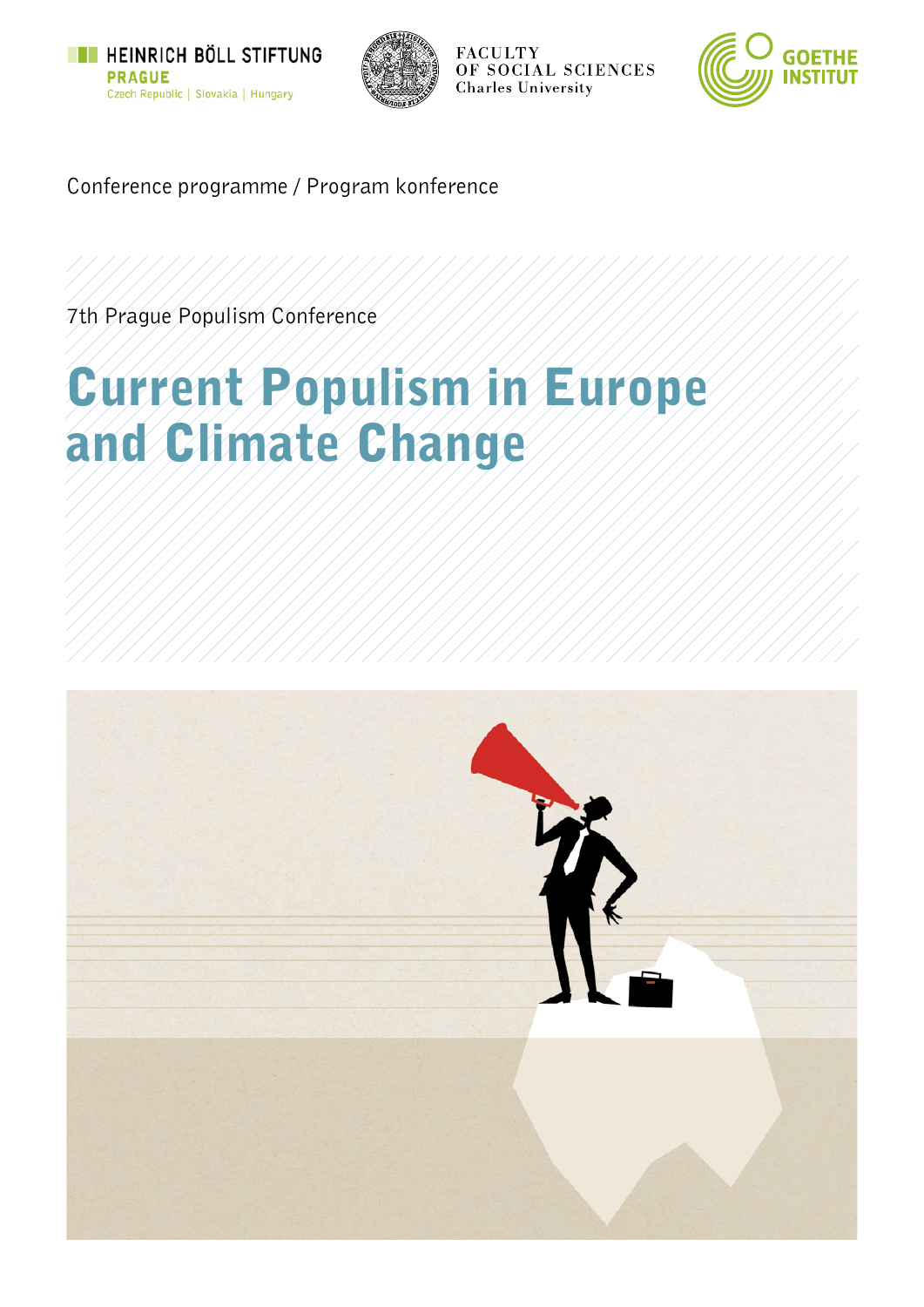## Sunday, 15 May / Něděle, 15. května

Venue/Místo: Edison Filmhub, Jeruzalémská 1321/2

#### 18:00 – 19:30 Screening of the film "Ökozid"/Promítání filmu Ekocida

CZ/ENG subtitles/titulky

19:30 – 20:30 Discussion with filmmakers / Diskuze s tvůrkyněmi filmu Jutta Doberstein (Schauspiel Stuttgart) Alexandra Kemmerer (Max Planck Institut, Berlin) Host:  $\text{Stěpán Vizi}$  (Centre for Transport and Energy)

CZ/ENG interpretation/tlumočení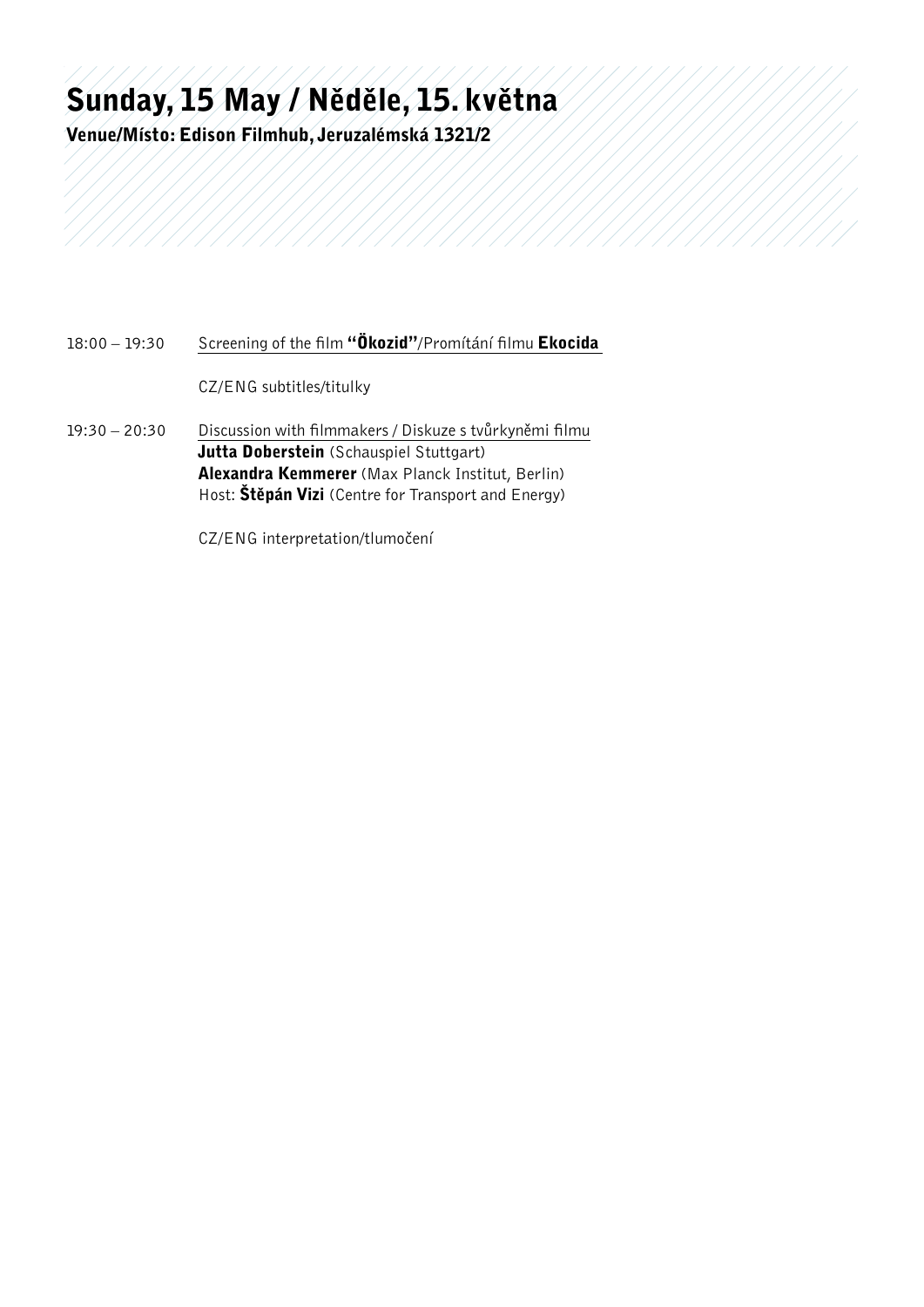### Monday, 16 May / Pondělí, 16. května

Venue/Místo: Goethe-Institut, Masarykovo nábřeží 32

- 9:00 9:45 Registration
- 9:45 10:00 Opening of the Conference Sonja Griegoschewski (Director Goethe-Institut Czech Republic and Regional Director Central Eastern Europe) Adéla Jurečková (Head of the Prague Office, Heinrich-Böll-Stiftung) Martin Mejstřík (Charles University)

#### 10:00 - 11:45 **MORNING SESSION**

Chair + discussant: Takis S. Pappas (CEU)

Daniele Albertazzi (University of Surrey) and Donatella Bonansinga (University of Birmingham) *Happy-Go-Lucky or Dancing with Wolves? The Populist Radical Right on TikTok Today* **Emilia Palonen** (University of Helsinki) *Green Populisn as a New Phenomenon in European Politics* Vlastimil Havlík and Peter Spáč (Masaryk University, Brno) *Populism, elite cues and coal power plants: Public attitudes to fossil fuels reduction in Central Europe*

- 11:45 12:45 Registration
- 12:45 13:30 Keynote Paper Takis S. Pappas (CEU) *Populism as democratic illiberalism (and how it fits a political systems typology)*

Live Stream of Keynote Paper on Facebook and Youtube

#### 13:30 – 15:15 Afternoon Session I: Populism during covid times

Chair + discussant: Karolina Zbytniewska (University of Warsaw, EURAKTIV Poland)

Elie Michel (Sciences Po)

*Most distrustful? Populist supporters and compliance during the Covid-19 pandemic* **Jakub Wondreys** (Newton University, Prague) *Victims or Beneficiaries of the Pandemic? The Impact of Covid-19 on the Electoral Performance of the European Far-Right*

**Zoltán Ádám** (Corvinus University of Budapest) *Authoritarian or empowering? The populism—democracy nexus re-visited in context of the COVID-19 crisis*

Attila Bartha, Marianna Kopasz, and Judit Takács (Centre for Social Sciences, Budapest) *Short Run versus Long Run Successes? Pandemic Policy Making in European Populist and Liberal Democracies*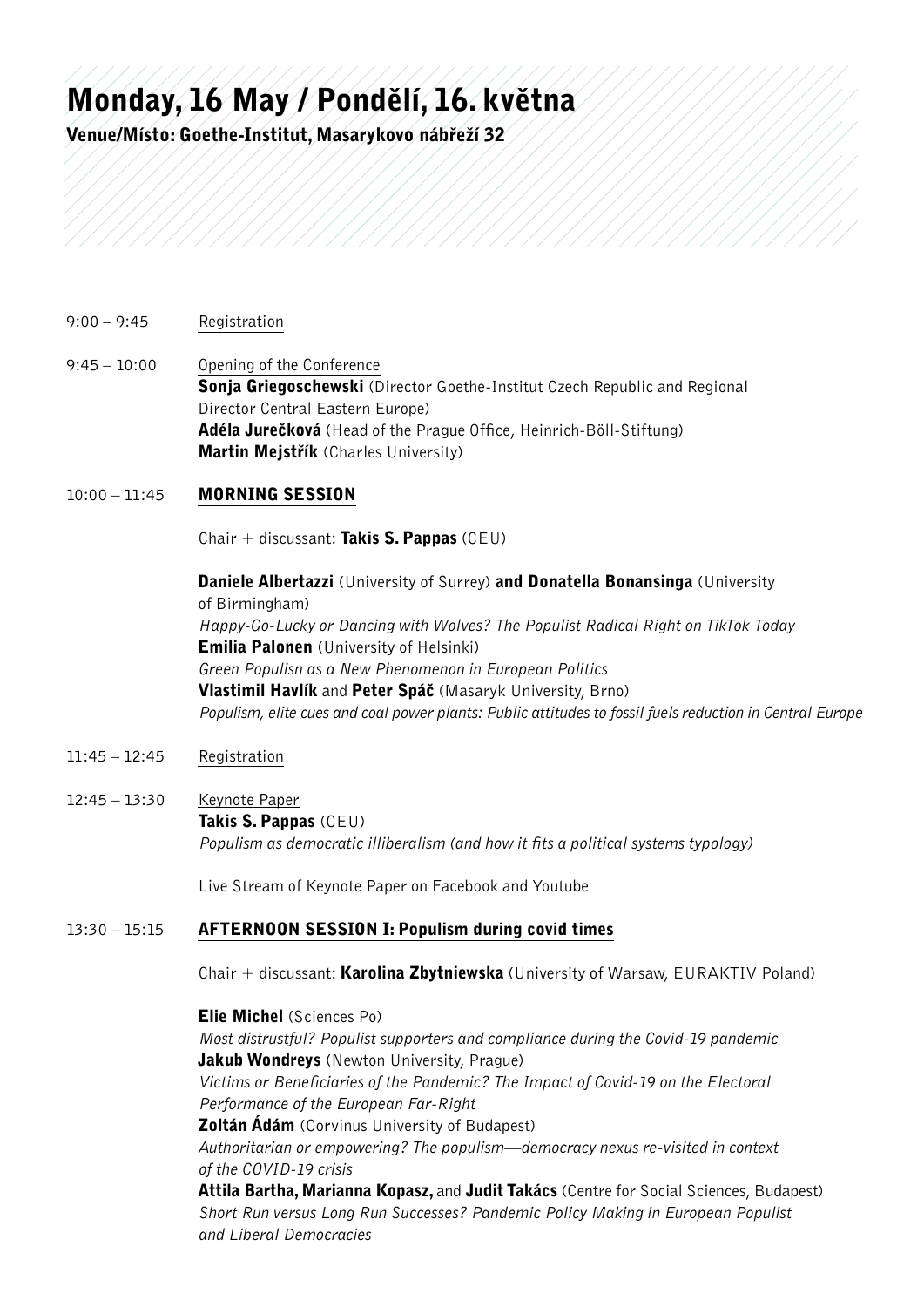#### AFTERNOON SESSION II: Populism and climate in Central Europe

Chair + discussant: **Ladislav Cabada** (MUP, Prague)

**Balázs Böcskei** (ELTE Budapest) and **Dániel Mikecz** (Centre for Social Sciences, Budapest) *Narrative reactions of the Hungarian populist right and its media to the climate movement* Vlastimil Havlík and Peter Spáč (Masaryk University, Brno)

*Populism, elite cues and coal power plants: Public attitudes to fossil fuels reduction in Central Europe*

Zora Hesová (Charles University)

*Are climate and vaccine controversies the new culture wars?*

Katarzyna Dośpiał-Borysiak (University of Lodz)

*Climate change and populism during parliamentary and presidential elections in Poland from 2015*

15:15 – 16:00 Coffee Break

### Public event / Veřejná akce

| $16:00 - 16:15$    | Opening / Zahájení                                                                                                                                                           |
|--------------------|------------------------------------------------------------------------------------------------------------------------------------------------------------------------------|
|                    | Radka Wildová (Deputy Minister, Ministry of Education, Youth and Sports)                                                                                                     |
|                    | Hans-Peter Hinrichsen (Deputy Head of Mission and Head of the Political                                                                                                      |
|                    | Affairs Unit, Embassy of the Federal Republic of Germany in Prague)                                                                                                          |
|                    | <b>Tomáš Nigrin</b> (Director, Institute of International Studies, Charles University)                                                                                       |
| $16:15 - 17:15$    | Keynote Paper                                                                                                                                                                |
|                    | <b>Donatella Della Porta</b> (Scuola Normale Superiore, Pisa)                                                                                                                |
|                    | Social movements in pandemic times: challenges and opportunities for progressive politics /<br>Sociální hnutí v době pandemie: Výzvy a příležitosti pro progresivní politiku |
| $17:15 \neq 17:45$ | Coffee Break                                                                                                                                                                 |
| $17:45 - 19:15$    | Climate change: new target, or new weapon of populists? / Je klimatická změná novým                                                                                          |
|                    | cílém, nebo zbraní populistů?                                                                                                                                                |
|                    | Kata Bálint (Institute for Strategic Dialogue, Brussels)                                                                                                                     |
|                    | Magdalena Klarenbach (Open Plan Foundation, Krakow)                                                                                                                          |
|                    | Jan Krájhanzl (Másáryk Univérsity, Brno)                                                                                                                                     |
|                    | Chair/Moderátorka: Adéla Jurečková (Head of the Prague Office, Heinrich-Böll-Stiftung)                                                                                       |
|                    | CZ/ENG interpretation/tlumočení                                                                                                                                              |
|                    | Live Stream of Public Event on Facebook and YouTube. / Celá veřejná akce bude živě<br>streámovaná na Fácebooku a YouTube.                                                    |
| 19:15              | Reception/Recepce                                                                                                                                                            |
|                    |                                                                                                                                                                              |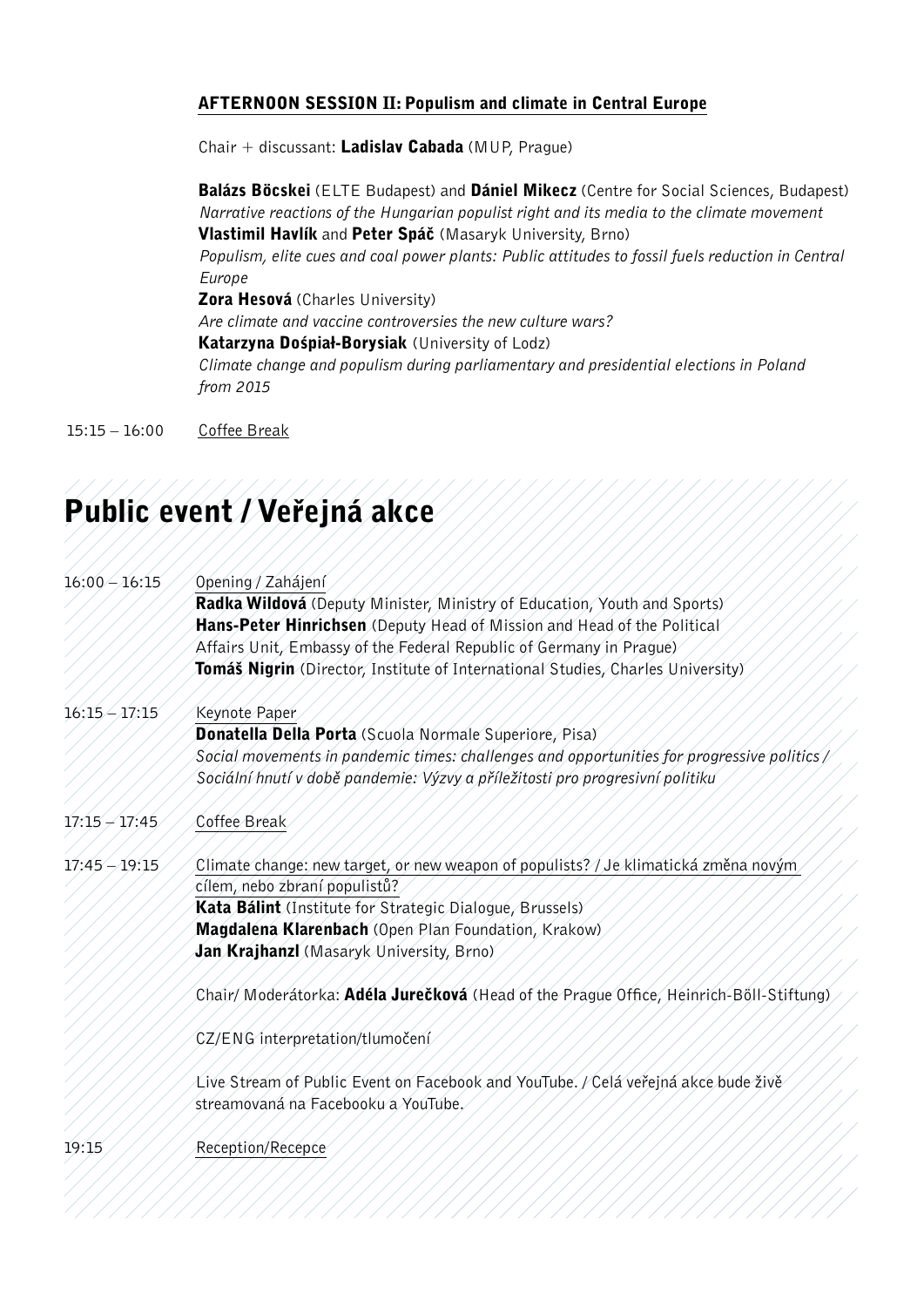## Tuesday, 17 May / Úterý, 17. května

Venue/Místo: Goethe-Institut, Masarykovo nábřeží 32

#### 9:00 – 9:30 Registration

#### 9:30 – 11:15 MORNING SESSION I: New developments in populism studies

Chair  $+$  discussant: Daniele Albertazzi (University of Surrey)

Robert Sata (CEU) and Ireneusz Paweł Karolewski (University of Leipzig) *Illiberal Populist Politics: Turning Citizens into Spectators?* Emilia Zankina (Temple University, Rome) *New, Newer, the Newest: Bulgarian Party Politics in the Pandemic Times* Péter Krekó (Political Capital Institute, Budapest) *The Tribalist Zeitgeist – What "Populists" Really Do on Power?* Steven Saxonberg (Södertörn University), Oľga Gyárfášová and Pavol Frič (Comenius University, Bratislava) *Resentment and Prejudice in Slovak Elections*

#### MORNING SESSION II: Populism and memory

Chair  $+$  discussant: **Emilia Palonen** (University of Helsinki)

Rūta Kazlauskaitė (University of Helsinki) *History, right-wing politics and emotions in the age of immersive media: The case of the Second World War Museum in Gdańsk, Poland* **Courtney Blackington** (University of North Carolina) *Anger, Fear, and Hopelessness in Polish Pro-Choice Protests* **Sabine Volk** (Jagiellonian University in Krakow) *Resisting 'Leftist Dictatorship'? Memory Politics and Collective Action Framing in Populist Far-right PEGIDA* Ilana Hartikainen (University of Helsinki) *Future populist memory wars in the 2021 Czech parliamentary elections*

11:15 – 11:45 Coffee Break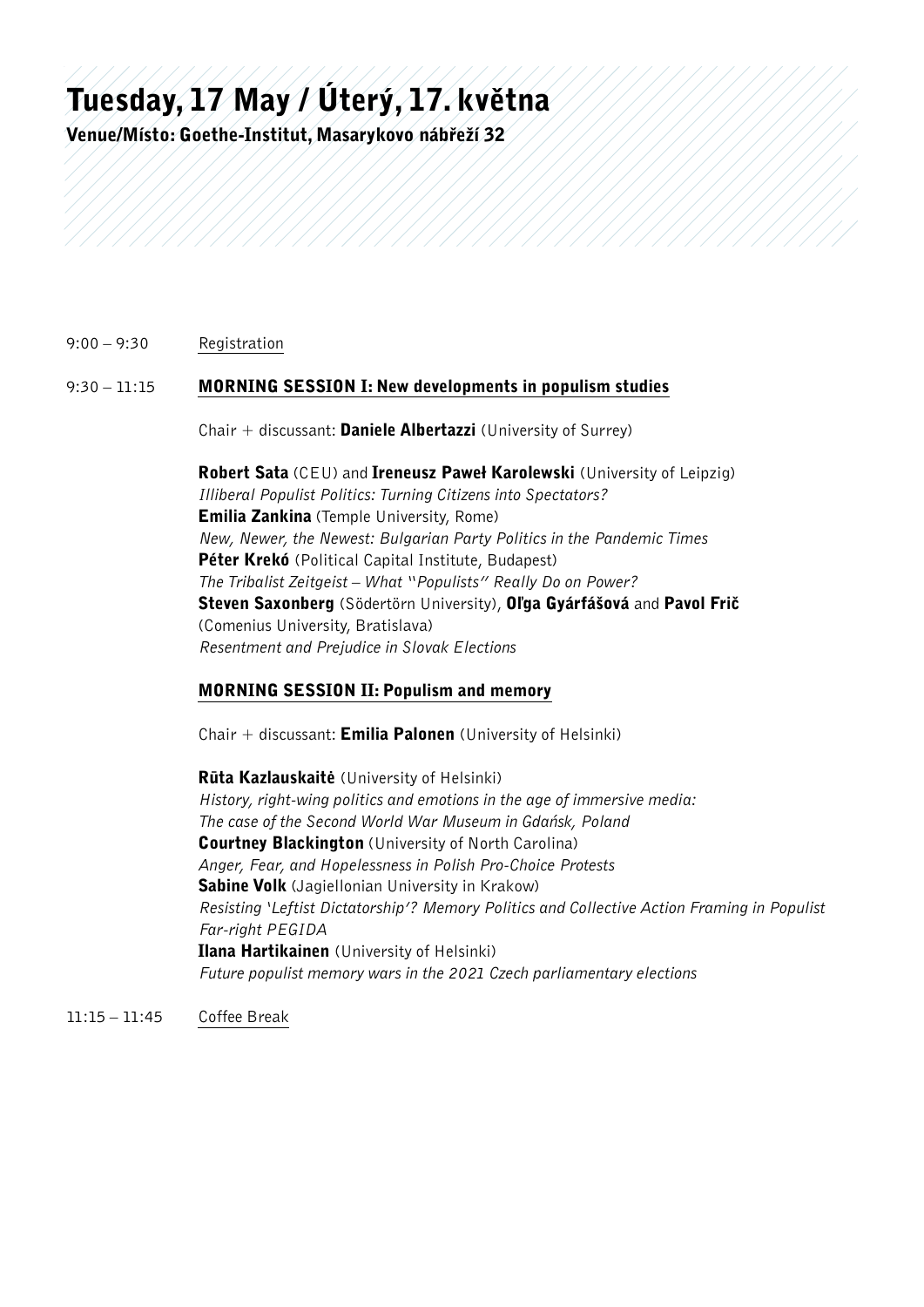#### $11:45 - 13:15$  NOON SESSION I: Populism and climate II: Between denial, popular environmentalism and anti-westernism

Chair  $+$  discussant: **Roberto De Rosa** (Niccol Cusano University)

**Laura Chazel** (Sciences Po, Grenoble) and **Vincent Dain** (University of Rennes) *Greener than the Greens? An analysis of La France insoumise's 'popular environmentalist' discourse* **Çağlar Ezikoğlu** (Cankiri Karatekin University) *The AKP's Anti-Western Populism in Turkey's Environmental Policies* **Daniel Conversi** (University of the Basque Country) *Ecobordering as denial. Science and nationhood in right- and left- wing populist parties* Théo Aiolfi (University of Warwick) *Performing the Climate Crisis & Eco-Populism: Greta Thunberg and the Embodiment of the Global People*

#### Noon Session II: DEMOS project outputs

Chair + discussant: **Jiří Kocián** (Charles University)

**Zsolt Boda** and **Márton Bene** (Centre for Social Sciences, Budapest) *A safety net against populism? An investigation of the interaction effect of political efficacy and democratic capacities on populist attitudes* Andrej Školkay (SKAMBA, Bratislava) *Challenges of Researching Journalism and Populism on Example of Slovakia* Núria González Campañá (University of Barcelona) *Populist crisis in Spain: from the Catalan pro-independence bid to the (intended) judiciary reforms* **Umut Korkut** (Glasgow Caledonian University) *Zero-sum beliefs about immigration predict populist attitudes and support for populist parties*

13:15 – 14:00 Lunch

#### 14:00 – 15:45 Afternoon Session I: Populism and climate III: multiple-party analysis

Chair  $+$  discussant: **Emilia Zankina** (Charles University)

Baiba Witajewska-Baltvilka (Institute for Structural Research, Warsaw) *Do Populistic Parties Tend To Be Less Green?* Ali Çarkoğlu (Koç University) and Ezgi Elçi (Özyeğin University) *Populists and Environmental Attitudes: A Comparative Analysis* **Jakob Schwörer** (Leuphana University Lüneburg) *Populist radical right parties and positions on climate change. A longitudinal analysis of party manifestos 1990–2020* Kamil Gołębiowski (Pedagogical University of Cracow) *Right-wing populists and the climate change denialism – case study of Poland and Germany*